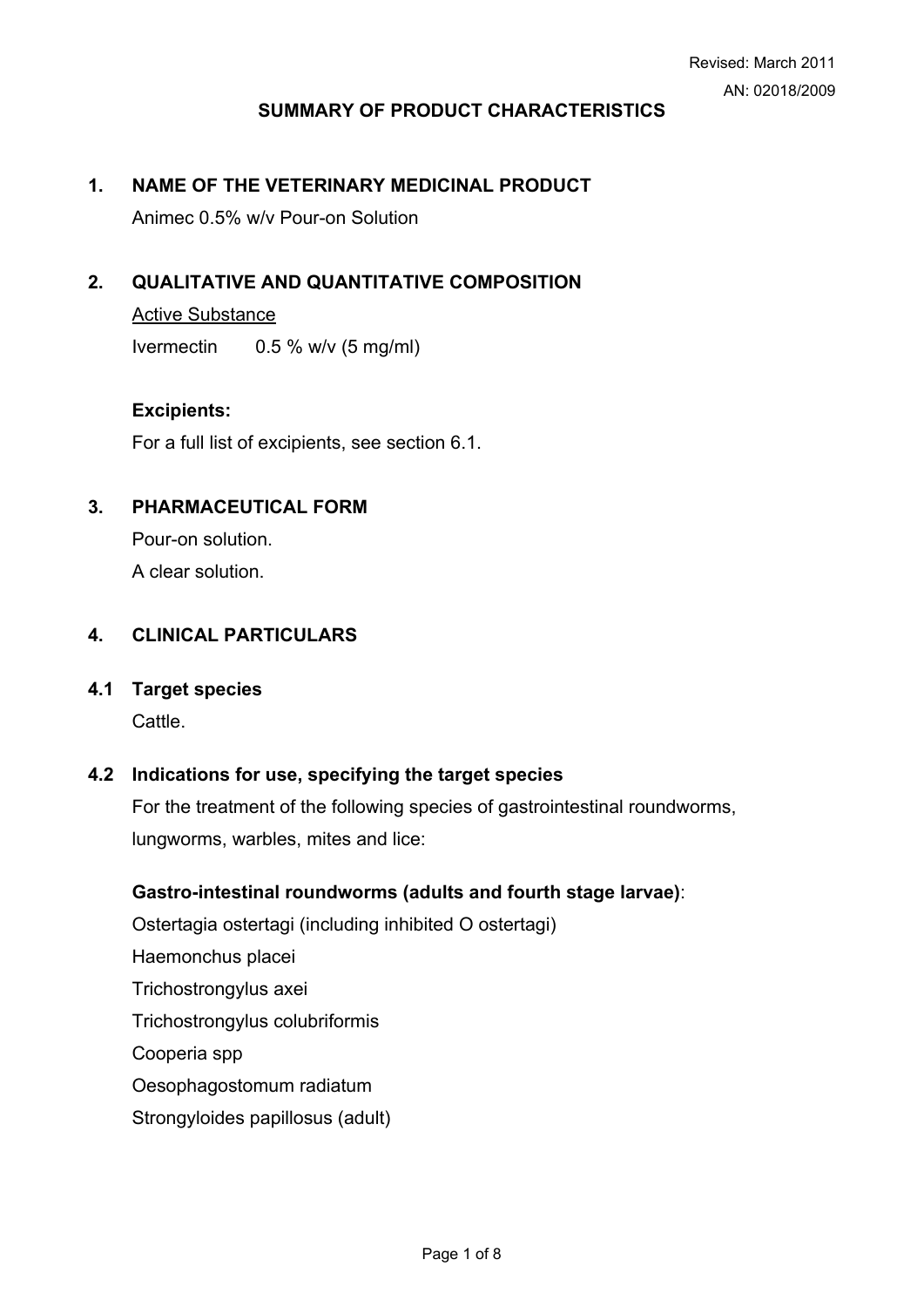## **Lungworms (adult and fourth stage larvae):**

*Dictyocaulus viviparus* 

# **Eye worms (adult):**

Thelazia spp

### **Warbles (parasitic stages):**

*Hypoderma bovis Hypoderma lineatum* 

### **Mites**:

*Chorioptes bovis* (reduction of infestation) *Sarcoptes scabiei* var *bovis*.

# **Sucking lice:**

*Linognathus vituli*, *Haematopinus eurysternus*

# **Biting Lice:**

*Damalinia bovis*

The product given at the recommended dosage of 500 micrograms/kg bodyweight, has persistent activity against *Trichostrongylus axei* and *Cooperia* spp acquired during the 14 days after treatment, only if the whole herd is treated simultaneously. It also has a persistent activity against *Ostertagia ostertagi* and *Oesophagostomum radiatum* acquired during the first 21 days after treatment and *Dictyocaulus viviparus* (lungworm) acquired during the first 28 days after treatment. It also has a persistent activity on horn flies (*Haematobia irritans*) for 28 days after treatment, partial efficacy may last for up to 35 days post application. Occasionally variable activity may be observed against *Haemonchus placei (L4), Cooperia* spp, *Trichostrongylus axei* and *Trichostrongylus colubriformis.*

# **4.3 Contraindications**

Do not use in cases of known hypersensitivity to the active ingredient. The product has been formulated for topical application specifically for cattle. It should not be administered to other species as severe adverse reactions, including fatalities in dogs, may occur.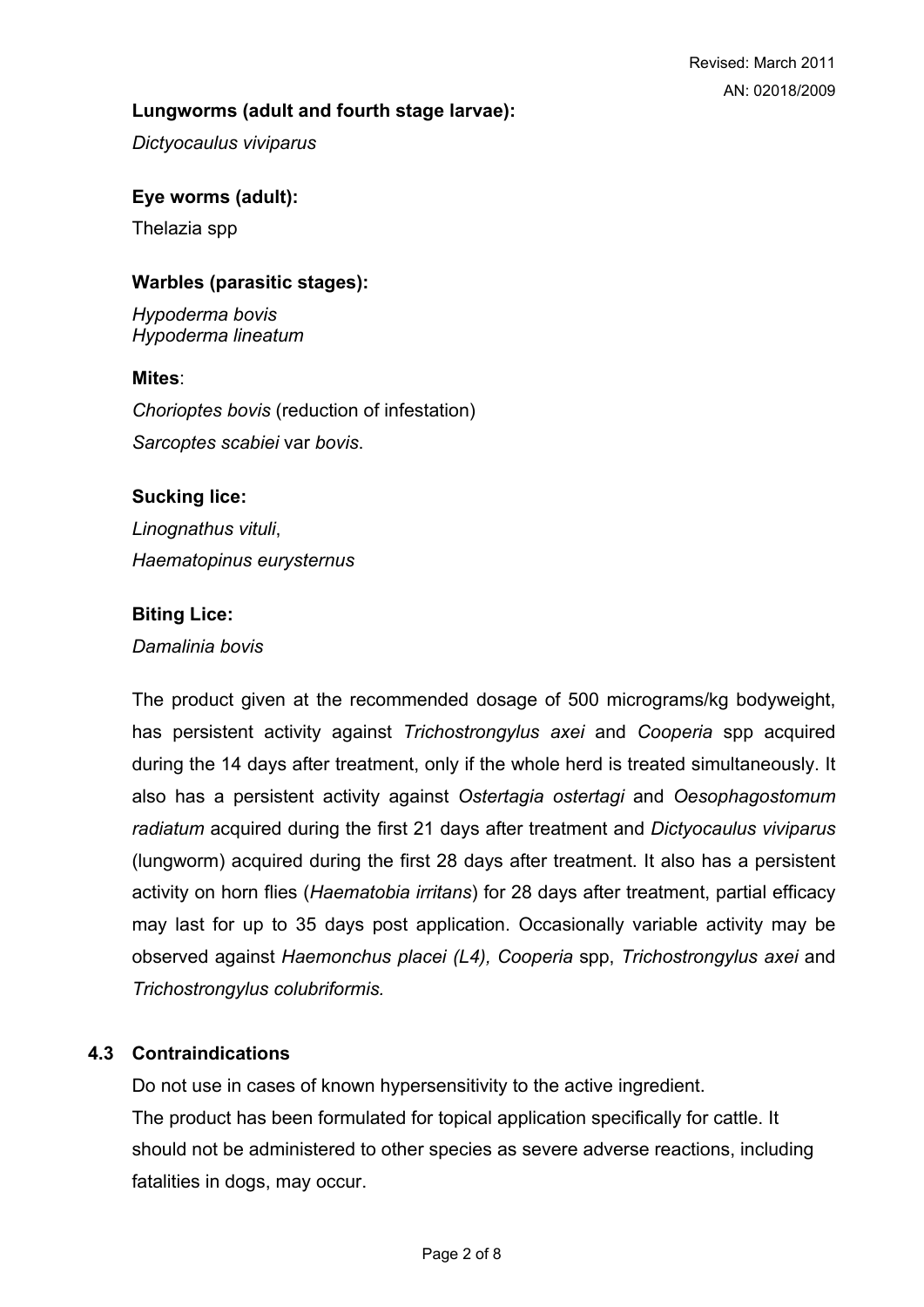# **4.4 Special warnings for each target species**

Cattle should not be treated when hair or hide is wet. Rain falling on cattle in less than two hours after dosing may result in reduced efficacy. However, the efficacy of the product against established infections of *O. ostertagi* or *D. viviparus* is not adversely affected if the hide is wet or if rain falls shortly after treatment. Do not apply to areas of skin that may have mange scabs or other lesions or to areas contaminated with mud or manure.

Care should be taken to avoid the following practices because they increase the risk of development of resistance and could ultimately result in ineffective therapy:

Too frequent and repeated use of anthelmintics from the same class, over an extended period of time.

Underdosing, which may be due to underestimation of body weight, misadministration of the product, or lack of calibration of the dosing device.

Suspected clinical cases of resistance to anthelmintics should be further investigated using appropriate tests (e.g. Faecal Egg Count Reduction Test). Where the results of the test(s) strongly suggest resistance to a particular anthelmintic, an anthelmintic belonging to another pharmacological class and having a different mode of action should be used.

Resistance to ivermectin has been reported in Ostertagia ostertagi in cattle. Therefore, the use of this product should be based on local (region, farm) epidemiological information about susceptibility of this helminth species and recommendations on how to limit further selection for resistance to anthelmintics.

# **4.5 Special precautions for use**

### **Special precautions for use in animals**

Ivermectins may not be well tolerated in all non-target species. Cases of intolerance with fatal outcome are reported in dogs, especially Collies, Old English Sheepdogs and related breeds or crosses, and also in turtles/tortoises. To avoid secondary reactions due to the death of *Hypoderma* larvae in the oesophagus or in the spine, it is recommended to administer the product at the end of the period of warble fly activity and before the larvae reach their resting site. As Ivermectin is extremely dangerous to fish and aquatic life, treated animals should not have direct access to surface water and ditches during treatment.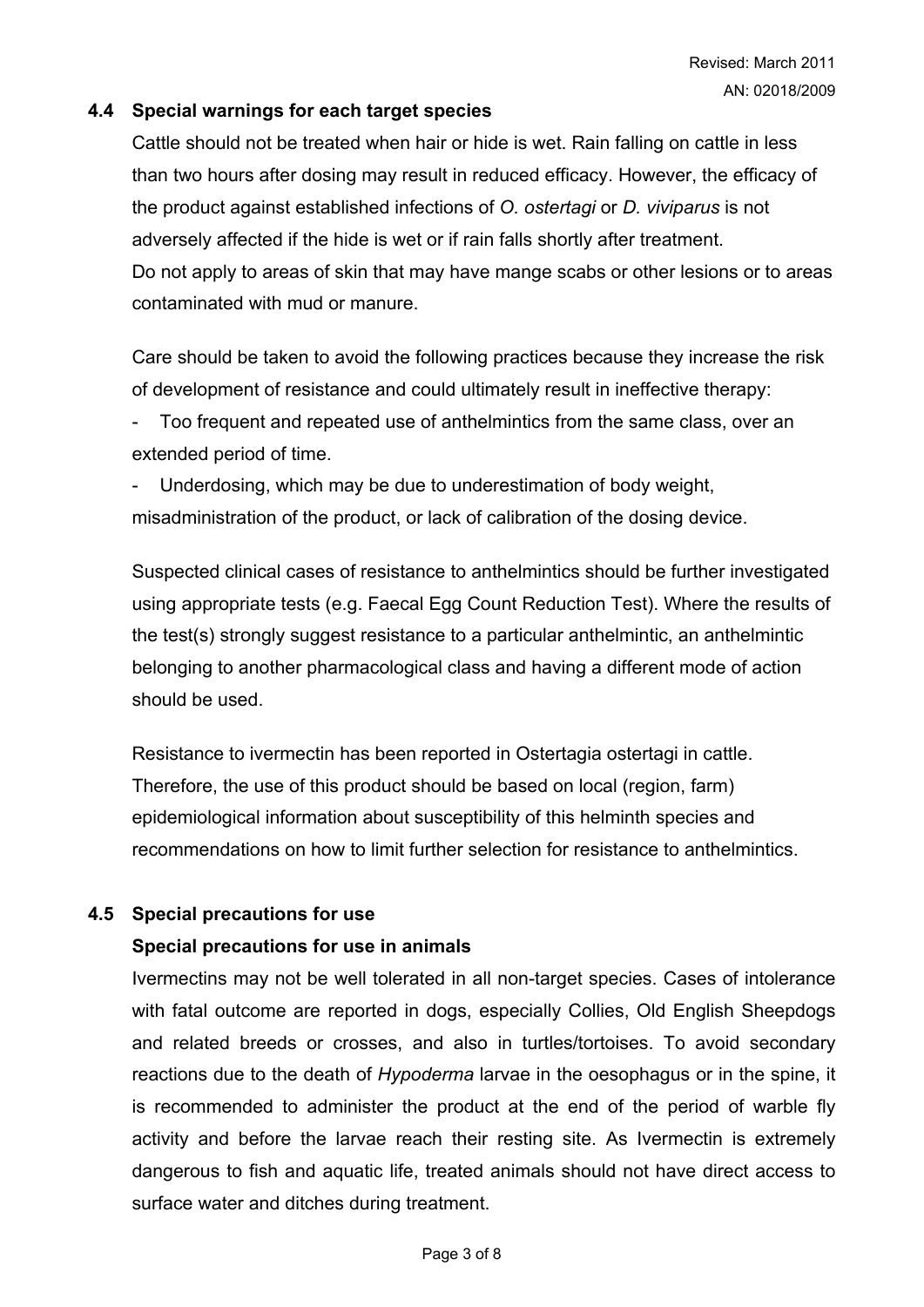# **Special precautions to be taken by the person administering the veterinary medicinal product to animals**

The product may be irritating to human skin and eyes and the user should be careful not to apply it to himself or other persons. Operators should wear rubber gloves and boots with a waterproof coat when applying the product. Protective clothing should be washed after use. Use only in well-ventilated areas or outdoors.

HIGHLY FLAMMABLE.

Keep away from heat, spark, open flame or other source of ignition. Do not eat, drink or smoke whilst handling the product.

As absorption through skin can occur, in the event of accidental skin contact the affected area should be washed immediately with soap and water.

If accidental eye exposure occurs, flush the eyes immediately with water and seek medical attention. Wash hands after use.

# **4.6 Adverse reactions (frequency and seriousness)**

Occasionally slight irritation at the application site may occur. However, usually these irritations rapidly disappear without treatment.

# **4.7 Use during pregnancy, lactation or lay**

The product can be used during pregnancy and lactation.

The product will not affect the fertility of cows and bulls and can be given to all ages of animals including young calves.

# **4.8 Interaction with other medicinal products and other forms of interaction**

None known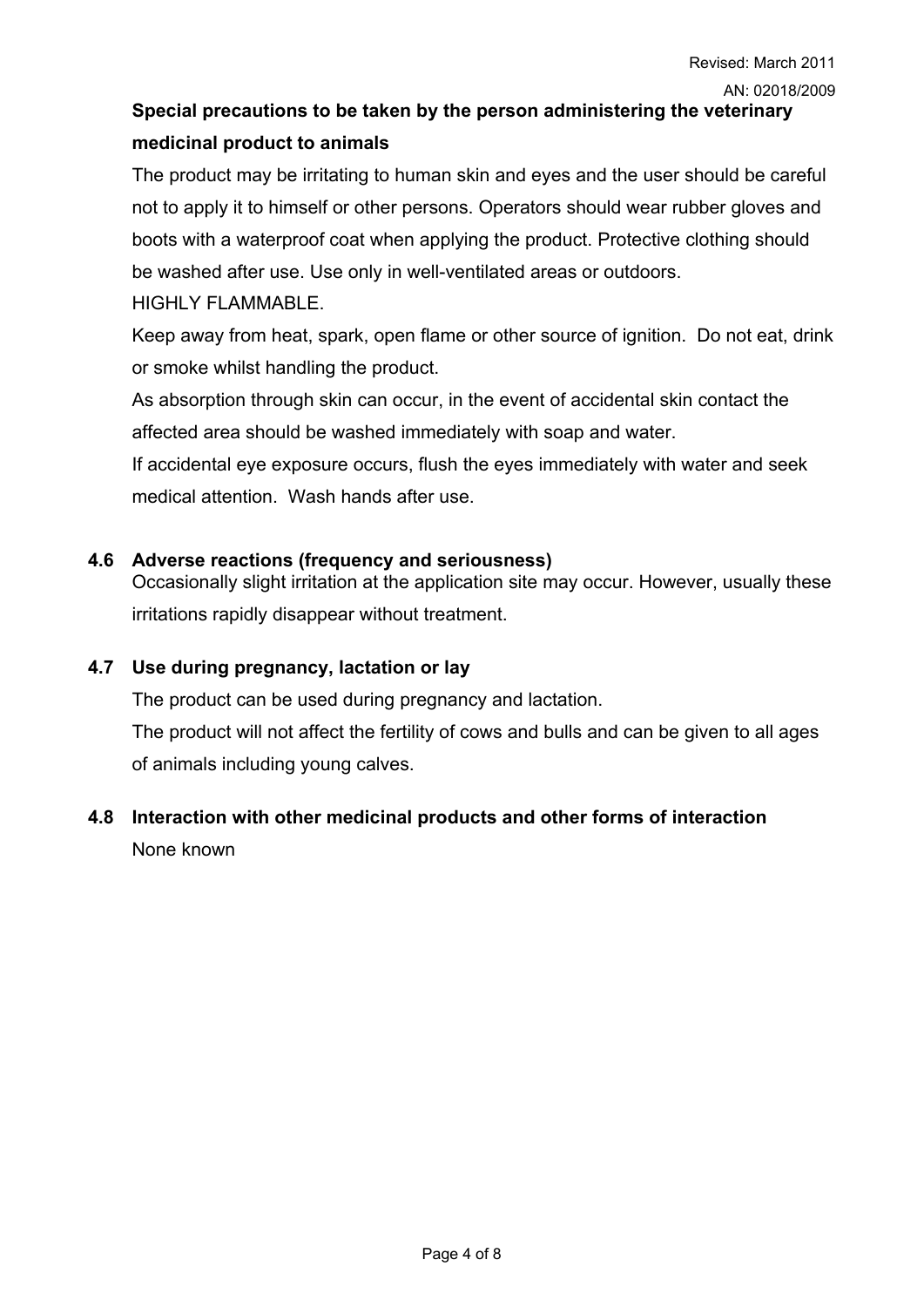### **4.9 Amounts to be administered and administration route**

For single topical administration

Dosage: 1 ml per 10 kg bodyweight (based on a recommended dose of 500 micrograms/kg bodyweight).

To ensure administration of a correct dose, body weight should be determined as accurately as possible.

If animals are to be treated collectively rather than individually they should be grouped according to their bodyweight and dosed accordingly, in order to avoid under- or over- dosing.

Administration: Pour-on use. The formulation should be applied along the mid-line of the back in a narrow strip between the withers and tailhead. The product should be used with appropriate dosing equipment. The interval between 2 treatments should be at least 28 days.

### **4.10 Overdose (symptoms, emergency procedures, antidotes), if necessary**

No sign of toxicity appeared up to 1.5 mg/kg (3 times the recommended dose rate). No antidote has been identified. The signs of overdose can be trembling, convulsions and coma. In case of overdose symptomatic treatment should be given.

### **4.11 Withdrawal period(s)**

Meat and offal: 28 days

Milk: Not permitted for use in lactating cattle producing milk for human consumption. Do not use in non-lactating dairy cows including pregnant dairy heifers within 60 days prior to calving.

# **5. PHARMACOLOGICAL PROPERTIES**

Pharmacotherapeutic Group: Antiparasitic Products, insecticides and repellents, Endectocides

ATCvet code: QP54AA01. Ivermectin is a member of the avermectin group.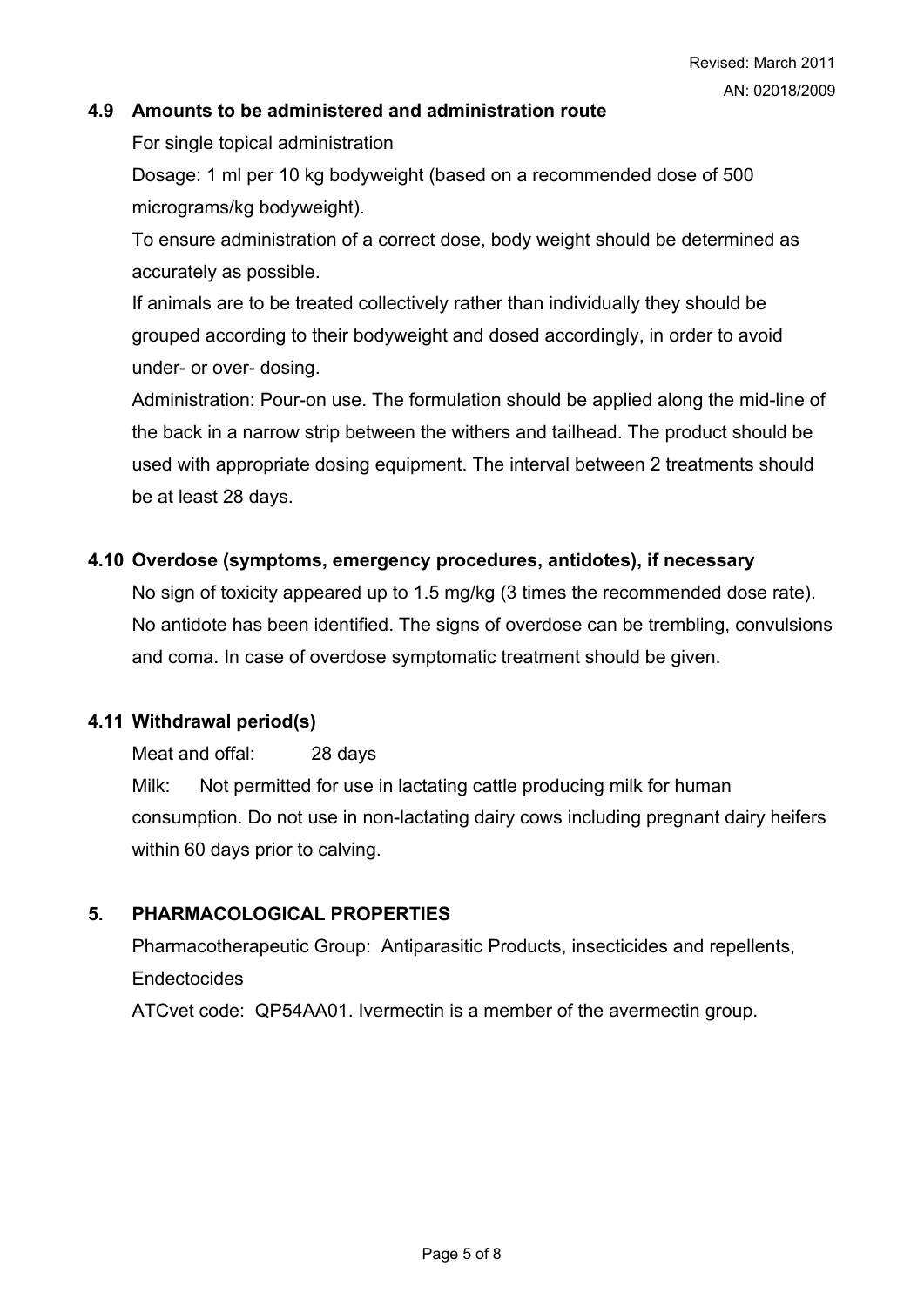### **5.1 Pharmacodynamic properties**

Ivermectin is a member of the macrocyclic lactone class of endectocides, which have a unique mode of action. Compounds of the class bind selectively and with high affinity to glutamate-gated chloride ion channels, which occur in invertebrate nerve and muscle cells. This leads to an increase in the permeability of the cell membrane to chloride ions with hyperpolarization of the nerve or muscle cell, resulting in paralysis and death of the parasite. Compounds of this class may also interact with other ligand-gated chloride channels, such as those gated by the neurotransmitter gamma-aminobutyric acid (GABA).

The margin of safety for compounds of this class is attributable to the fact that mammals do not have glutamate-gated chloride channels, the macrocyclic lactones have a low affinity for other mammalian ligand-gated chloride channels and they do not readily cross the blood-brain barrier.

# **5.2 Pharmacokinetic particulars**

After topical administration of the product at the recommended dose of 500 microgram per kg bodyweight, plasma concentrations increased to an average plateau of 12-16 ng/ml between 36-144 hours post treatment ( $T_{\text{max}}$  is 3.7 days) with a Cmax of 16.89 ng/ml. After day 6 the ivermectin levels gradually decreased to an average of less than 2 ng/ml at 28 days. The concentrations mentioned relate to the main component of ivermectin, 22, 23-dihydroavermectin B1a. The mean AUC for ivermectin is about 4157ng/ml/hr with an elimination half life of 6.4 days.

Liver and fat contain the highest residue levels and muscle the lowest. Ivermectin is mainly excreted in faeces following biliary excretion.

# **6. PHARMACEUTICAL PARTICULARS**

**6.1 List of excipients**

Crodamol Cap **Trolamine** Isopropyl alcohol.

### **6.2 Incompatibilities**

None known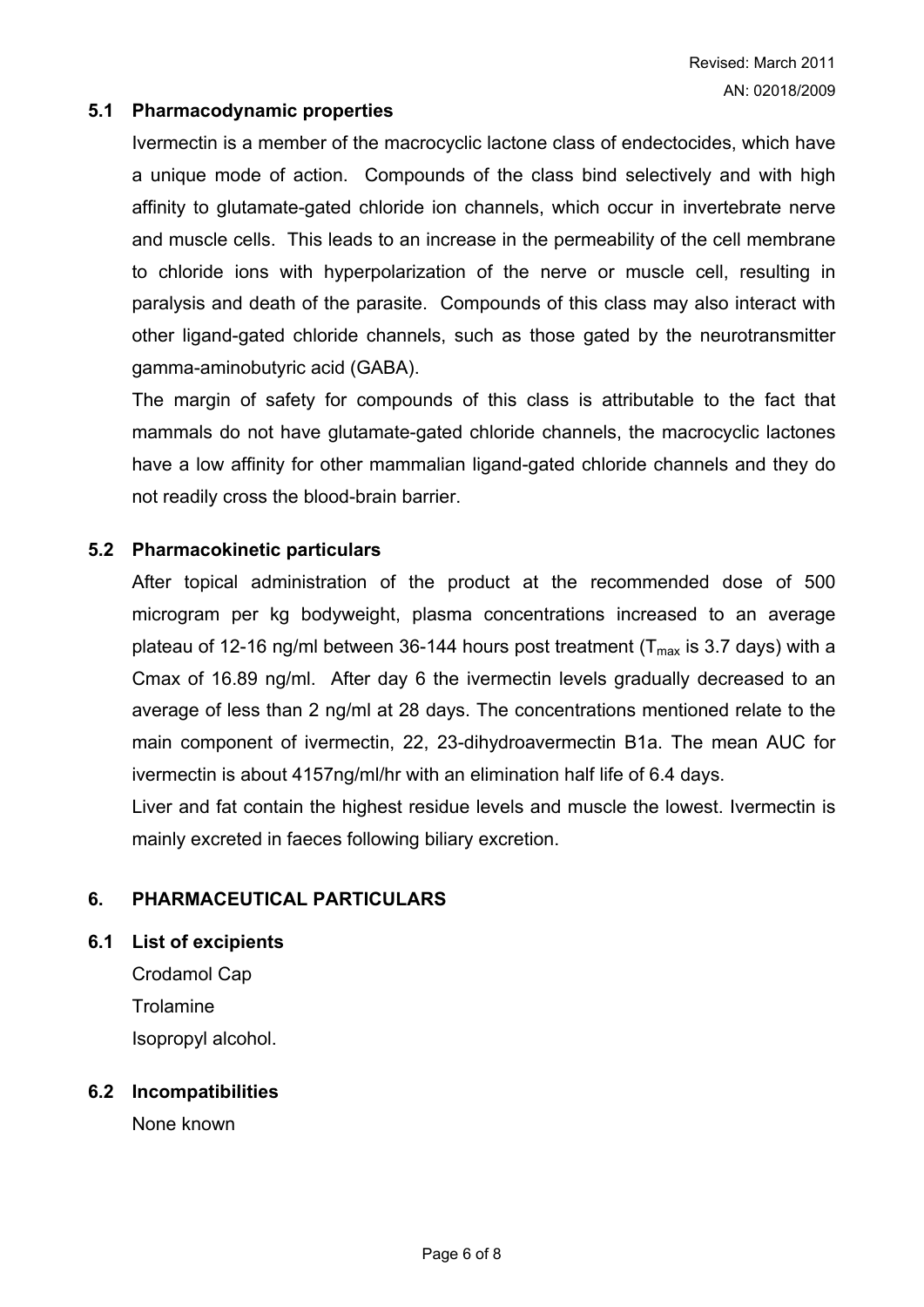# **6.3 Shelf-life**

Shelf-life of the veterinary medicinal product as packaged for sale: 3 years.

# **6.4. Special precautions for storage**

HIGHLY FLAMMABLE – keep away from heat, sparks, open flame or other sources of ignition. Close container when not in use. Bottles should remain upright during storage. Protect from light.

# **6.5 Nature and composition of immediate packaging**

High density polyethylene container (flat bottomed flexi packs) with a 38mm tamper evident closure (1L, 2.5L and 5L).

The 1L pack will also have a dial a dose dosing cup.

Pack sizes: 1L, 2.5L, 5L and 6L.

The 6L consists of a 5L and 1L pack combined in one carton.

Or

High density polyethylene squeeze measure pour containers with child resistant closures. Pack sizes: 250ml, 500ml and 1L.

Not all pack sizes may be marketed.

**6.6 Special precautions for the disposal of unused veterinary medicinal product or waste materials derived from the use of such products**

EXTREMELY DANGEROUS FOR FISH AND AQUATIC ORGANISMS. Do not contaminate ponds, waterways or ditches with the product or empty container.

Any unused veterinary medicinal product or waste materials should be disposed of in accordance with local requirements.